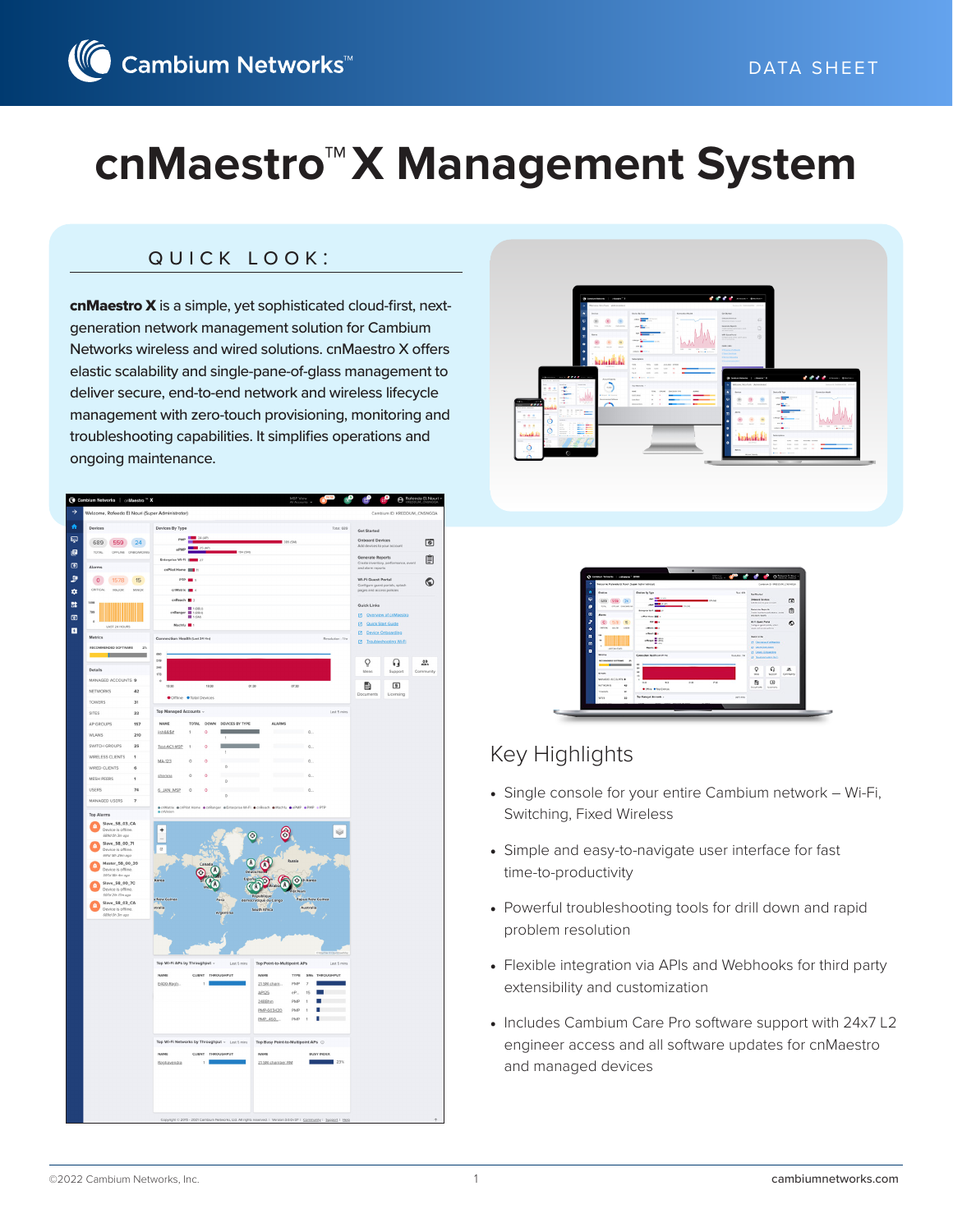

# Advanced Features

- Customizable MSP dashboard with ability to create different brands with multi-tier customizations including guest portals
- Consolidated MSP tenant statistics with ability to drill down to manage a specific tenant without impacting data from others. Support for up to 200 managed tenants.Restful APIs and Webhooks for integration with existing OSS/BSS systems and event monitoring
- Long-term historical data: 2-year data retention for FWB and 1-year data retention for Enterprise and IIoT devices
- Support for Software-Defined Radios (SDRs) on certain Wi-Fi 6/6E Access Points (APs)
- Support for 2,000 enterprise Wi-Fi PSKs per AP and 50,000 per account
- Advanced captive portal capabilities: 500 portals, 30,000 max vouchers, 1-year client login history





**cnMaestro X allows MSP to create a custom branding experiences for their customers**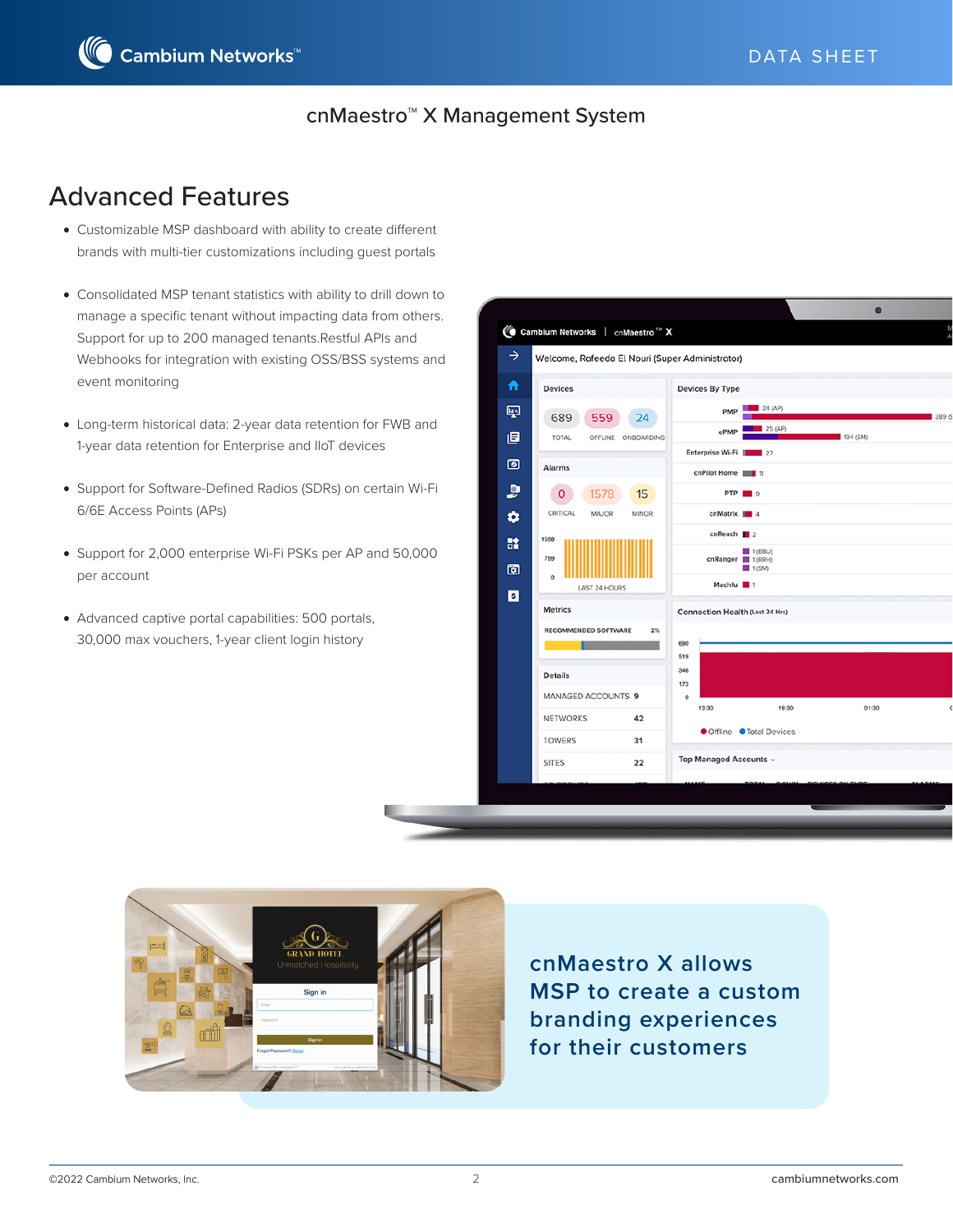# Other Key Features

- Zero-touch provisioning: Create, provision, monitor and manage the entire network of wireless and wired devices from a single dashboard login with key performance metrics, alarms and alerts. The cloud-first UI design is easy to learn and apply across the portfolio and helps network administrators simplify operations and deliver an optimal client experience.
- With centralized visibility and control for Cambium Networks' wireless and wired products, network administrators can quickly and easily deploy networks with minimal training. Whether you work on small sites or large distributed networks with thousands of sites, cnMaestro makes deployment and operations easy. Administrators have access to information needed to enforce policies and optimize performance. Remote support capability is integrated into the architecture, along with powerful help desk tools to debug remote issues without going onsite. Troubleshooting tools such as ping, traceroute, throughput, and live packet captures are included, dramatically reducing resolution times and enabling remote troubleshooting.
- Deployment flexibility and TCO: Choice of public cloud, private cloud, or on-premises deployment with best TCO. cnMaestro helps reduce operating cost and accelerate return on investment. cnMaestro does not require Wi-Fi controllers, thereby reducing the complexity and cost of deploying Wi-Fi networks.
- Built for scale and security at all levels: Devices connect to cnMaestro cloud using SSL-enabling deployments without changes to the firewall configuration. Cambium Intelligent edge architecture enables fault-tolerant networks where the network continues to operate even when the cloud is unreachable due to a WAN outage. With cnMaestro X, you can manage networks with up to thousands of sites, and up to 10,000 devices.
- Tailored views for Enterprise, Access and Backhaul, and IIoT: The Access and Backhaul view provide visualization and control of devices from tower to edge. This includes PTP and PMP devices.
- Supports network hierarchy, which enables easy configuration, monitoring and debugging at network nodes which reduce operational costs. This especially becomes critical for large networks or small distributed networks with small on-site IT staff.
- Provides a bird's-eye view of network health with insights on performance, connectivity and client experience. Administrators can quickly identify potential trouble spots and drill down from network to client-level details.
- Extensible platform for managing third-party endpoints.
- cnMaestro X supports the following Cambium solutions:
	- » Wi-Fi 6/6E Access Points
	- » cnPilot E-series and R-series Access Points
	- » Xirrus XD, XH, XA, and XR 11ac Access Points
	- » cnMatrix EX1000, EX2000, and TX2000 series Switches
	- » cnWave 60 GHz and 28 GHz
	- » PTP Point-to-Point
	- » PMP and ePMP Point-to-Multipoint
	- » cnReach
	- » cnRanger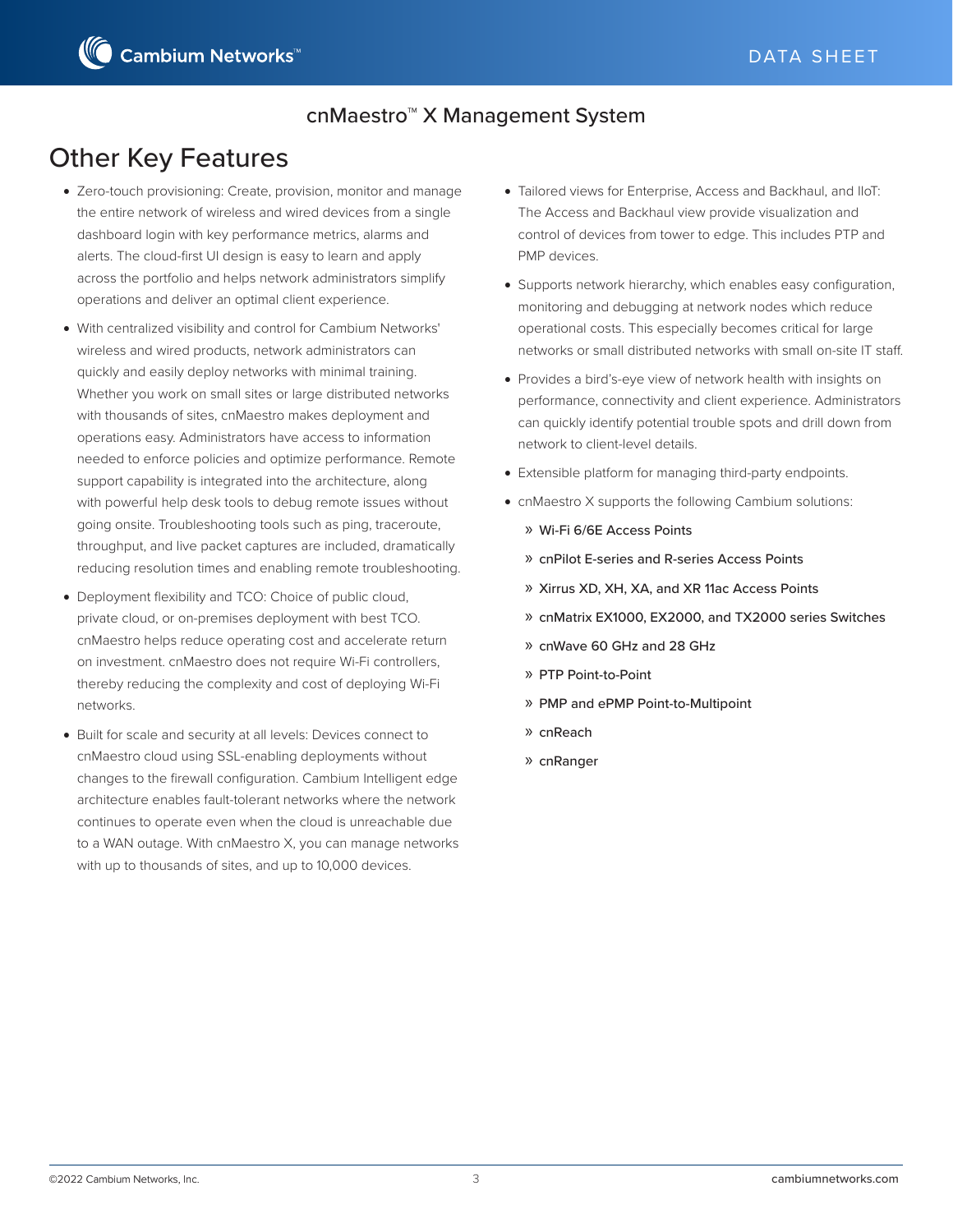

### Product Summary *Features marked X require cnMaestro X subscription*

#### **Onboarding and Provisioning**

- Zero-Touch Onboarding
- Template Configuration
- Object Configuration (Enterprise)
- Claim PMP SMs Associated with AP
- cnArcher installation summary upload (PMP and ePMP) X

#### **Network Services**

- Social Login and SMS Authentication
- Access Vouchers
- Branded Tenant Login Page  $X$
- Payment Gateway  $X$ 
	- » Paypal
	- » IPPay
	- » QuickPay
	- » Orange Money
	- » mPesa
- Support for Software Defined Radios (SDR) on XV3-8, XE3-4 andXE5-8 Wi-Fi 6 Access Points
- Unlimited Radius based ePSK  $\mathbb X$
- Unique PSKs supported: 300 per WLAN and per account
- Unique PSKs supported: 2,000 Per WLAN and 50,000 Per Account X
- Radius-based ePSK  $\mathbb X$
- Number of Guest Portals: 4
- Number of Guest Portals: 500  $\chi$
- Max number of login events: 2,000 event records for 7 days
- Max number of login events: 2,000 event records for 1 year  $X$
- Max number of managed devices: 25,000
- Application visibility Visibility of over 2400 different applications across the Wi-Fi access network  $\mathbb{X}$

#### **Wi-Fi**

- Simplified Wireless LAN View
- AP Group and WLAN Configuration
- cnMaestro Essentials supports a maximum of 1,000 active client sessions at a time.
- cnMaestro X supports a maximum of 10,000 active client sessions at a time.  $X$
- Site Support for Collocated APs

#### **Troubleshooting and Forensics**

- Tower-to-Edge View
- Technical Support Dump export
- Rogue AP Detection
- Wi-Fi Packet Capture
- ePMP/PMP Link Test
- Cambium Care Pro 24/7 technical support, accelerated access to L2 engineers and software updates/upgrades  $X$

#### **Security**

- Communication over SSL
- No Inbound Internet Access
- Not-in-traffic path
- Disaster recovery

#### **Deployment**

- Cloud-Hosted delivered as a service
- Customer-Hosted VMware OVA
- Amazon Marketplace AMI

#### **Visualization**

- Full Visibility Across Network
- Supports ePMP™, cnMatrix™, Enterprise and Residential Wi-Fi, PMP, PTP, cnReach™, cnRanger™
- Multiple Product Views
- o Access and Backhaul View o Enterprise Wireless View
- o Industrial Internet View
- Hierarchical Device Tree
- 
- PMP/ePMP Sector Display

#### **Configuration & Monitoring**

- Redundant cloud services
- Scheduled system backup
- Automatic bulk software update
- Dedicated Device Dashboards
- Statistics and Trending
- Email Alerts
- Supporting concurrent device jobs  $X$
- Configuration lock  $\mathbb X$
- Managed Service Provider Accounts  $\chi$
- Support for up to 200 accounts
- High Availability (1+1) for On-Premises  $X$
- Monitor Wi-Fi performance from client or AP to cnMaestro (On-Premises NMS; Cloud NMS – N/A)  $X$

#### **Data and Reporting**

- Statistics Reports Exported in CSV
- Export UI Tables in CSV or PDF  $\chi$
- RESTful Monitoring/Provisioning API  $X$
- Long-term data retention  $X$ o 2-year for FWB o 1-year for Enterprise and IIoT

#### **Administration**

- Management users: 10
- Management users: 100  $\chi$
- Role-Based Access
- Auto provisioning
- RADIUS, TACACS+, LDAP, and AD Login
- Advanced troubleshooting  $X$ o Audit logs
	- o Audit syslog & Event syslog (On-Premises NMS; Cloud NMS – N/A)
- Advanced monitoring  $X$ o Session management
- o User authentication (On-Premises NMS; Cloud NMS – N/A)

| <b>Resources</b>                               | <b>Enterprise</b>                              | <b>FWBB</b>                                                             | <b>Wi-Fi and FWBB</b>                                                                                              |
|------------------------------------------------|------------------------------------------------|-------------------------------------------------------------------------|--------------------------------------------------------------------------------------------------------------------|
| 8vCPUs, 16 GB RAM,<br>250 GB Hard Disk         | 10,000 Enterprise devices<br>(Wi-Fi, cnMatrix) | 20,000 Fixed Wireless devices<br>(PMP, ePMP, PTP, cnReach,<br>cnRanger) | 10,000 total devices - Fixed<br>Wireless and Enterprise<br>(PMP, ePMP, PTP, cnReach,<br>cnRanger, Wi-Fi, cnMatrix) |
| 16vCPUs, 32 GB RAM,<br><b>500 GB Hard Disk</b> | 25,000 Enterprise devices<br>(Wi-Fi, cnMatrix) | 40,000 Fixed Wireless devices<br>(PMP, ePMP, PTP, cnReach,<br>cnRanger) |                                                                                                                    |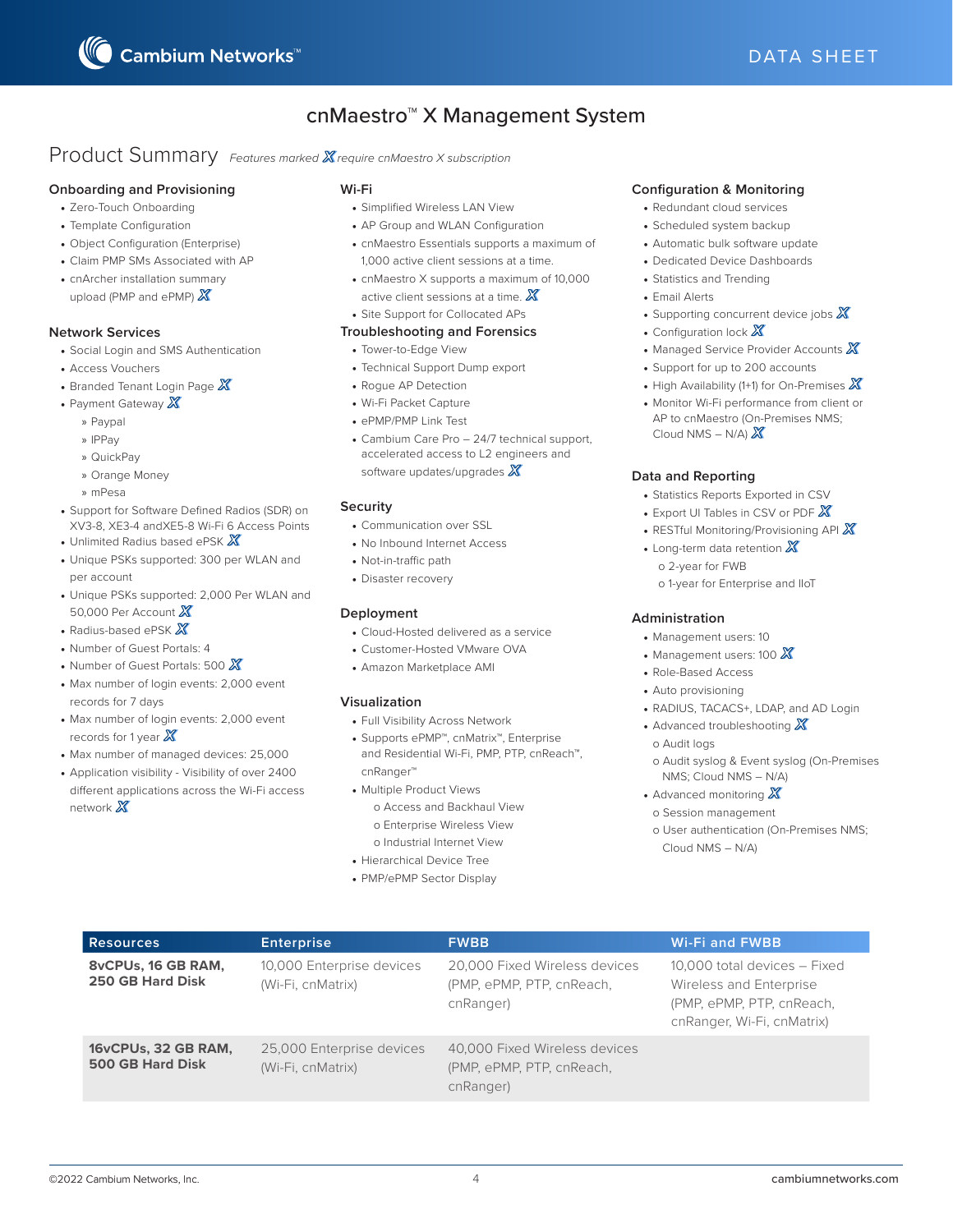

# cnMaestro X Part Numbers

**cnMaestro X is available as a 1/3/5-year subscription service. The following pricing tiers are available for cnMaestro X for managing Cambium Networks devices.**

- **Tier 0:** Free Tier for cnPilot Home (R-Series) Wi-Fi APs and cnMatrix switches
- **Tier 1:** PMP 450 and cnRanger Subscriber Modules, ePMP Force SMs/PTP
- **Tier 2:** PMP 450 Access Points, cnRanger BBU and RRH, ePMP Access Points, PTP, and cnReach
- **Tier 3:** cnPilot (E-Series) and Enterprise Wi-Fi 6
- **Tier 4:** cnWave Client Node
- **Tier 5:** cnWave Distribution Node
- **Tier 13:** Xirrus APs

| cnMaestro Ordering information |                |                                                                                                                                                                                             |  |  |
|--------------------------------|----------------|---------------------------------------------------------------------------------------------------------------------------------------------------------------------------------------------|--|--|
| <b>Part Number</b>             |                | <b>Tier Description</b>                                                                                                                                                                     |  |  |
| <b>MSX-SUB-T1-1</b>            | T1             | cnMaestro X for FWB: Includes SMs. Advanced management and includes CC Pro for Tier 1;<br>1-year subscription / Tier 1 device; Tier 1 devices include FWB SM                                |  |  |
| MSX-SUB-T1-3                   | T1             | cnMaestro X for FWB: Includes SMs. Advanced management and includes CC Pro for Tier 1;<br>3-year subscription / Tier 1 device; Tier 1 devices include FWB SM                                |  |  |
| MSX-SUB-T1-5                   | T1             | cnMaestro X for FWB: Includes SMs. Advanced management and includes CC Pro for Tier 1; 5-year<br>subscription / Tier 1 device; Tier 1 devices include FWB SM                                |  |  |
| <b>MSX-SUB-T2-1</b>            | T <sub>2</sub> | cnMaestro X for FWB: Includes FWB AP, PTP and IIoT. Advanced management and includes CC Pro for Tier 2;<br>1-year subscription / Tier 2 device                                              |  |  |
| MSX-SUB-T2-3                   | T <sub>2</sub> | cnMaestro X for FWB: Includes FWB AP, PTP and IIOT. Advanced management and includes CC Pro for Tier 2;<br>3-year subscription / Tier 2 device                                              |  |  |
| <b>MSX-SUB-T2-5</b>            | T <sub>2</sub> | cnMaestro X for FWB: Includes FWB AP, PTP and IIOT. Advanced management and includes CC Pro for Tier 2;<br>5-year subscription / Tier 2 device; Tier 2 devices include FWB AP, PTP and IloT |  |  |
| <b>MSX-SUB-T3-1</b>            | T3             | cnMaestro X for Enterprise: Includes Enterprise APs. Advanced management and includes CC Pro for Tier 3;<br>1-year subscription / Tier 3 device                                             |  |  |
| MSX-SUB-T3-3                   | T3             | cnMaestro X for Enterprise: Includes Enterprise APs. Advanced management and includes CC Pro for Tier 3;<br>3-year subscription / Tier 3 device                                             |  |  |
| MSX-SUB-T3-5                   | T3             | cnMaestro X for Enterprise: Includes Enterprise APs. Advanced management and includes CC Pro for Tier 3;<br>5-year subscription / Tier 3 device                                             |  |  |
| <b>MSX-SUB-T4-1</b>            | T4             | cnMaestro X for 60 GHz cnWave: Includes Client Nodes. Advanced management includes CC Pro for Tier 4;<br>1-year subscription / Tier 4 device. Tier4 devices include V1000 and V3000.        |  |  |
| MSX-SUB-T4-3                   | T4             | cnMaestro X for 60 GHz cnWave: Includes Client Nodes. Advanced management includes CC Pro for Tier 4;<br>3-year subscription / Tier 4 device. Tier4 devices include V1000 and V3000.        |  |  |
| MSX-SUB-T4-5                   | T4             | cnMaestro X for 60 GHz cnWave: Includes Client Nodes. Advanced management includes CC Pro for Tier 4;<br>5-year subscription / Tier 4 device. Tier4 devices include V1000 and V3000.        |  |  |